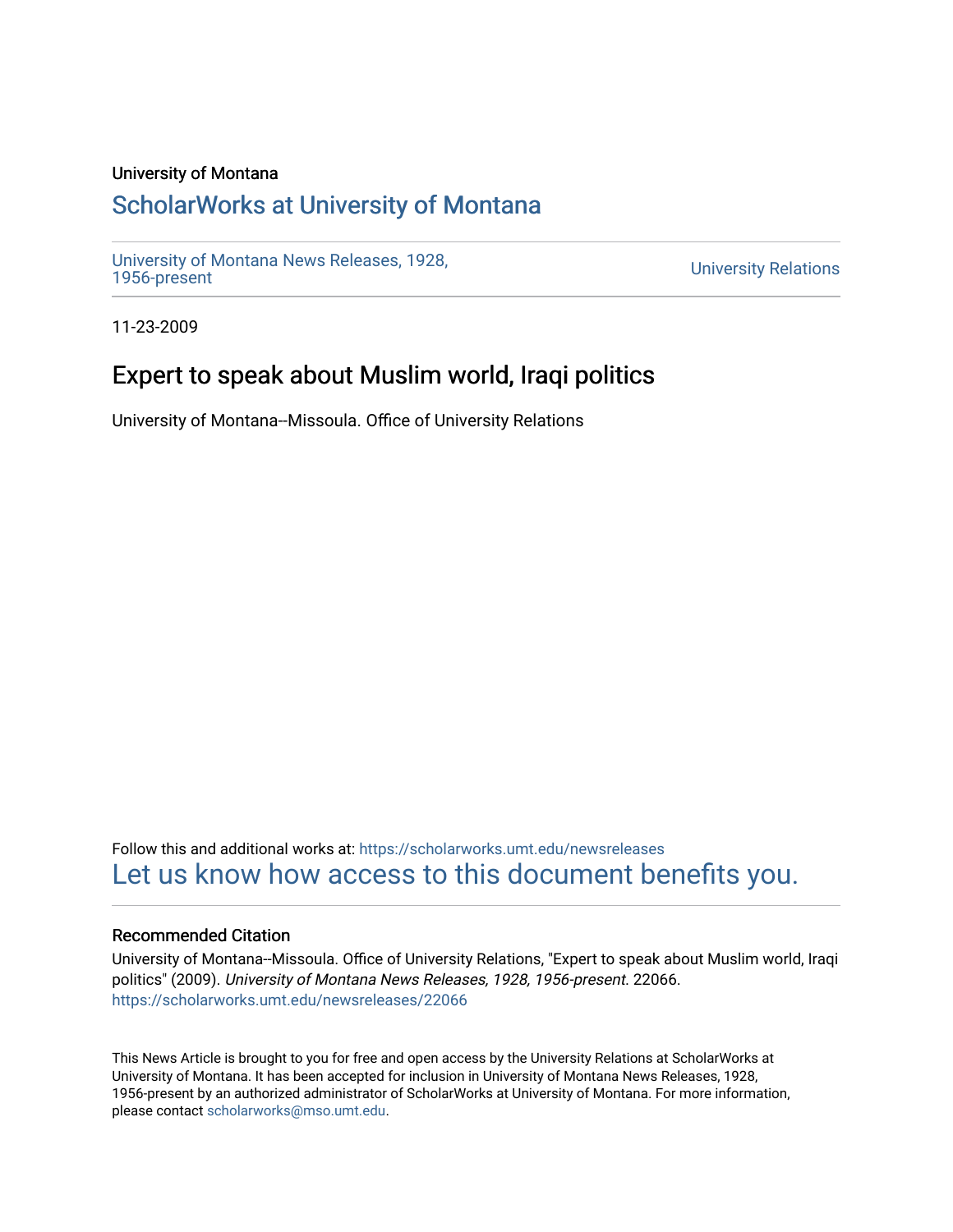

UNIVERSITY RELATIONS • MISSOULA. MT 59812 • 406.243.2522 • FAX: 406.243.4520

# <u>EWS RELEASE</u>

Nov. 23, 2009

**Contact:** Richard Drake, UM history professor and lecture series organizer. 406-243-2981, [richard.drake@umontana.edu](mailto:richard.drake@umontana.edu).

### **EXPERT TO SPEAK ABOUT MUSLIM WORLD, IRAQI POLITICS**

#### **MISSOULA —**

Juan R. I. Cole, the Richard P. Mitchell Collegiate Professor of History at the University of Michigan, will give the next installment of the President's Lecture Series at The University of Montana.

Cole will present "Engaging the Muslim World'\* at 8 p.m. Monday, Dec. 7, in the University Center Ballroom. The event is UM's annual Ezio Cappadocia Memorial Lecture on Politics and History.

Earlier that day from 3:10 to 4:30 p.m.. Cole will give a seminar titled "Iraqi Politics on the Eve of the Election: Prospects for Obama's Disengagement" in Gallagher Business Building Room 123.

Both events are free and open to the public.

A heavily published scholar and a sought-after commentator on Islamic politics and culture, Cole will discuss his latest research on the troubled relationship between the West and the Muslim world.

Cole is an award-winning educator and has written extensively about Egypt. Iran. Iraq and South Asia. He is the author of several books, including "Engaging the Muslim World."